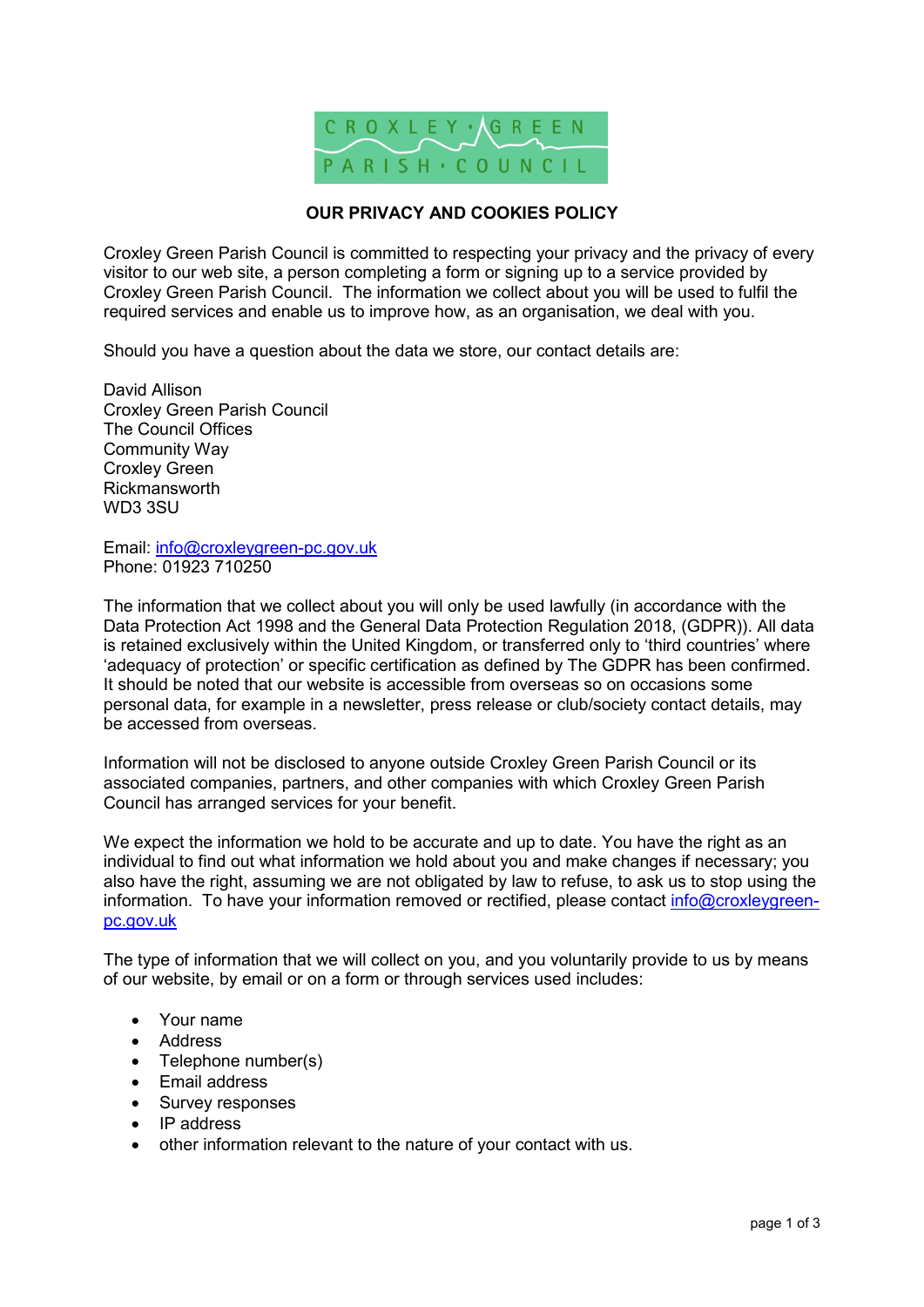We may, in further dealings with you, extend this information to include your purchases, subscriptions, records of conversations and agreements and payment transactions.

You are under no statutory or contractual requirement or obligation to provide us with your personal information; however we require at least the information above in order for us to deal with you as a resident or service user in an efficient and effective manner.

The legal basis for processing your data is based on your consent that we will have requested at the point the information was initially provided, therefore we will not store, process or transfer your data outside the parties detailed above unless we have an appropriate lawful reason to do so. Unless we are precluded from doing so by law, you have the right to remove your consent at any time by contacting us and requesting that processing of your details be restricted or deleted.

Unless otherwise required by law, we retain your personal information for no longer than is necessary for the purposes for which the personal information is collected. When determining the relevant retention periods, we will take into account factors including:

- legal obligation(s) under applicable law to retain data for a certain period of time;
- statute of limitations under applicable law(s):
- (potential) disputes, and;
- guidelines issued by relevant data protection authorities.

Otherwise, we securely erase your information once this is no longer needed.

# **PROTECTION OF PERSONAL INFORMATION**

Croxley Green Parish Council takes precautions, including administrative, technical, and physical measures, to safeguard your Data against loss, theft, and misuse, as well as against unauthorized access, disclosure, alteration, and destruction.

Croxley Green Parish Council uses industry-standard efforts to safeguard the confidentiality of Data, including encryption, firewalls and SSL (Secure Sockets Layer). We have implemented reasonable administrative, technical, and physical security controls to protect against the loss, misuse, or alteration of your Data.

# **Cookie Usage and Logs**

# **COOKIE POLICY**

Our website uses cookies – these are small text files that are placed on your device to help this website to provide a better user experience. When someone visits our website we collect standard visitor logs. We do this to find out things such as the number of visitors, how much each part of the website is used, etc. This information is collected in a way which does not personally identify individuals.

If we do collect personally identifiable information, e.g. for a newsletter signup form, or from a "contact us" form, it will be made clear on that page as to what information we collect and how it will be used.

# **About Cookies**

In general, cookies are used to retain user preferences, store information for things like shopping carts, and provide anonymised tracking data to third party applications like Google